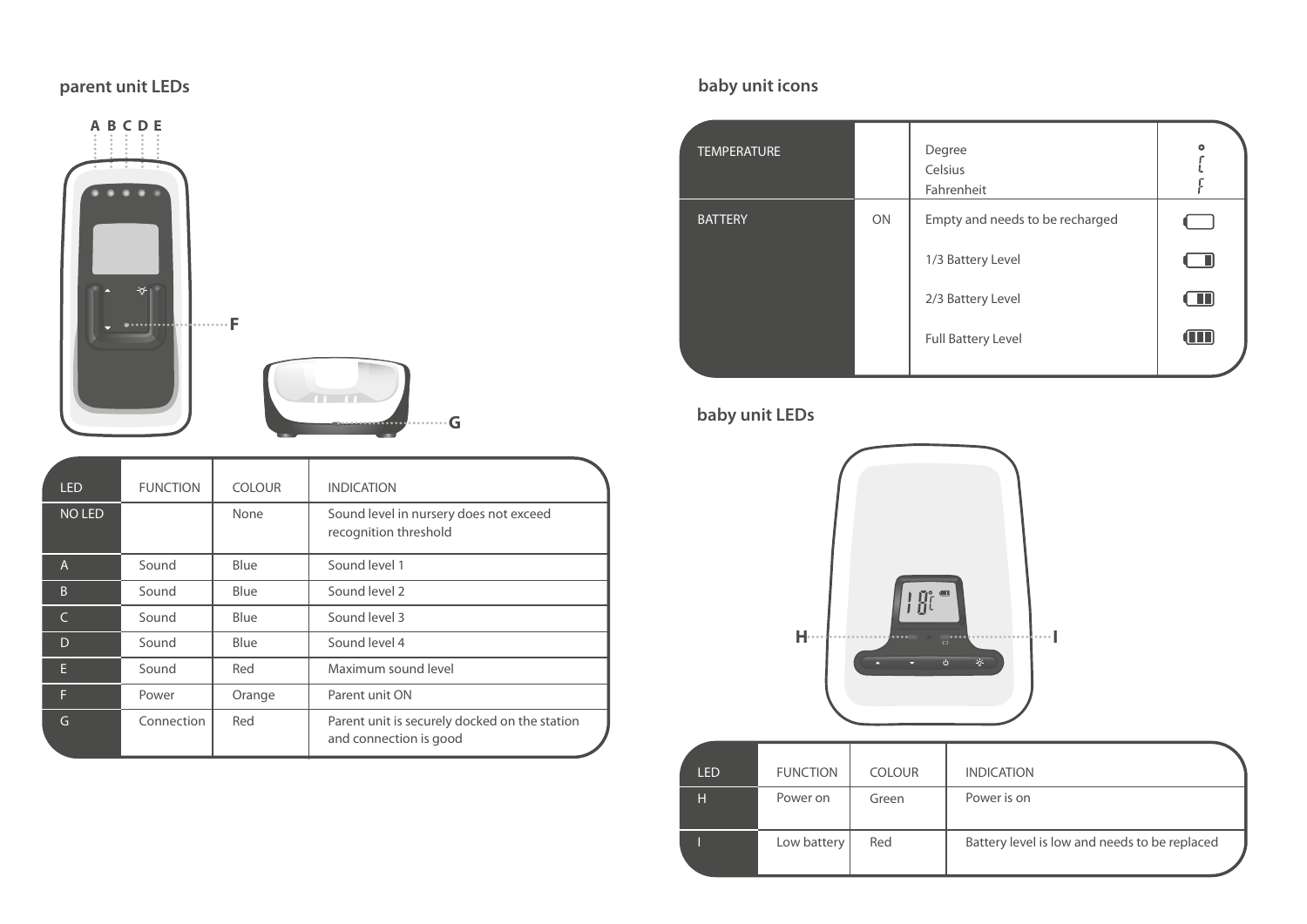

# DECT digital monitor INSTRUCTIONS FOR USE

**model 1082**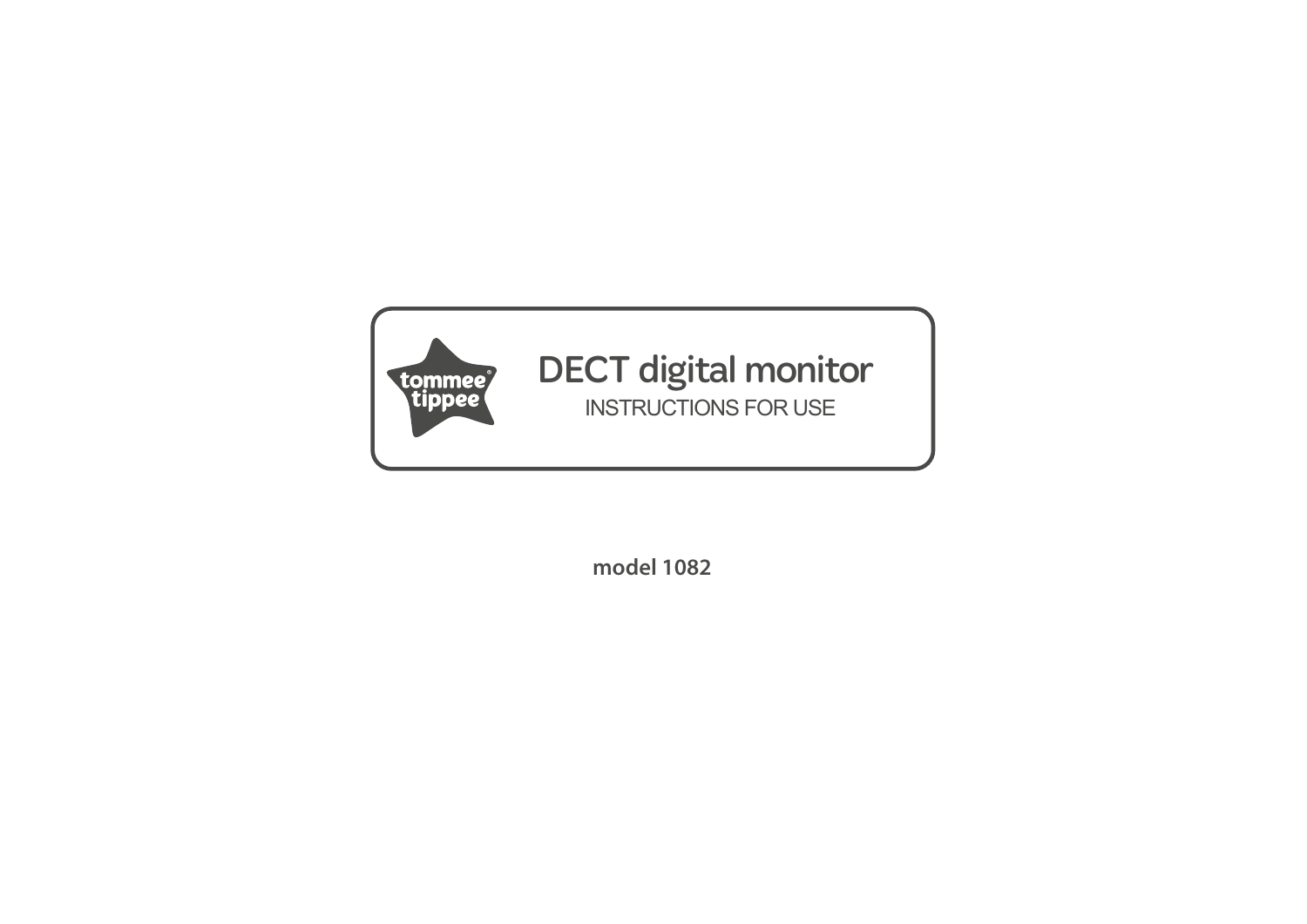### **baby unit (=BU)**

- 1 Power on/off. Screen illuminates when power is on.
- 2 Nightlight control (low, medium, high).
- 3 Low battery.
- 4 Low battery indicator flashes if battery is low.
- **5** Room temperature display.
- 6 Power on.
- 7 Volume control. (This does not control the volume of the baby's sound) **7a**) increase **7b**) decrease
- 8 Microphone.
- 9 Mains adaptor input socket.
- 10 Battery compartment takes 4 x AA batteries (not included). Remove casing using a screwdriver.
- 11 Thermometer sensor.



### **parent unit (=PU)**

- 12 Mains power on/off/menu scroll back.
- 13 Volume Control. **13a**) increase **13b**) decrease.
- 14 Nightlight control low, medium, high.
- 15 Menu/ok.
- 16 Power on light.
- 17 Talkback button.
- 18 Microphone.

### **parent unit docking station**

- 19 Charging indicator.
- 20 Mains adaptor input socket.





### **parent unit icons**

| <b>NIGHT LIGHT</b> |    | High<br>Medium<br>Low                                                                                  | ※3<br>Ť<br>$\overline{2}$                                  |
|--------------------|----|--------------------------------------------------------------------------------------------------------|------------------------------------------------------------|
| <b>SPEAKER OFF</b> |    |                                                                                                        |                                                            |
| <b>TEMPERATURE</b> |    | Degree<br>Celsius<br>Fahrenheit                                                                        | $\bullet$<br>F                                             |
| <b>BATTERY</b>     | ON | Empty and needs to be recharged<br>1/3 Battery Level<br>2/3 Battery Level<br><b>Full Battery Level</b> | i se<br>$\blacksquare$<br>$\blacksquare$<br>$\blacksquare$ |
| SIGNAL STRENGTH    |    | Signal obtained<br>Signal weak<br>Signal good<br>Signal excellent                                      | ω<br>HH<br><br>                                            |

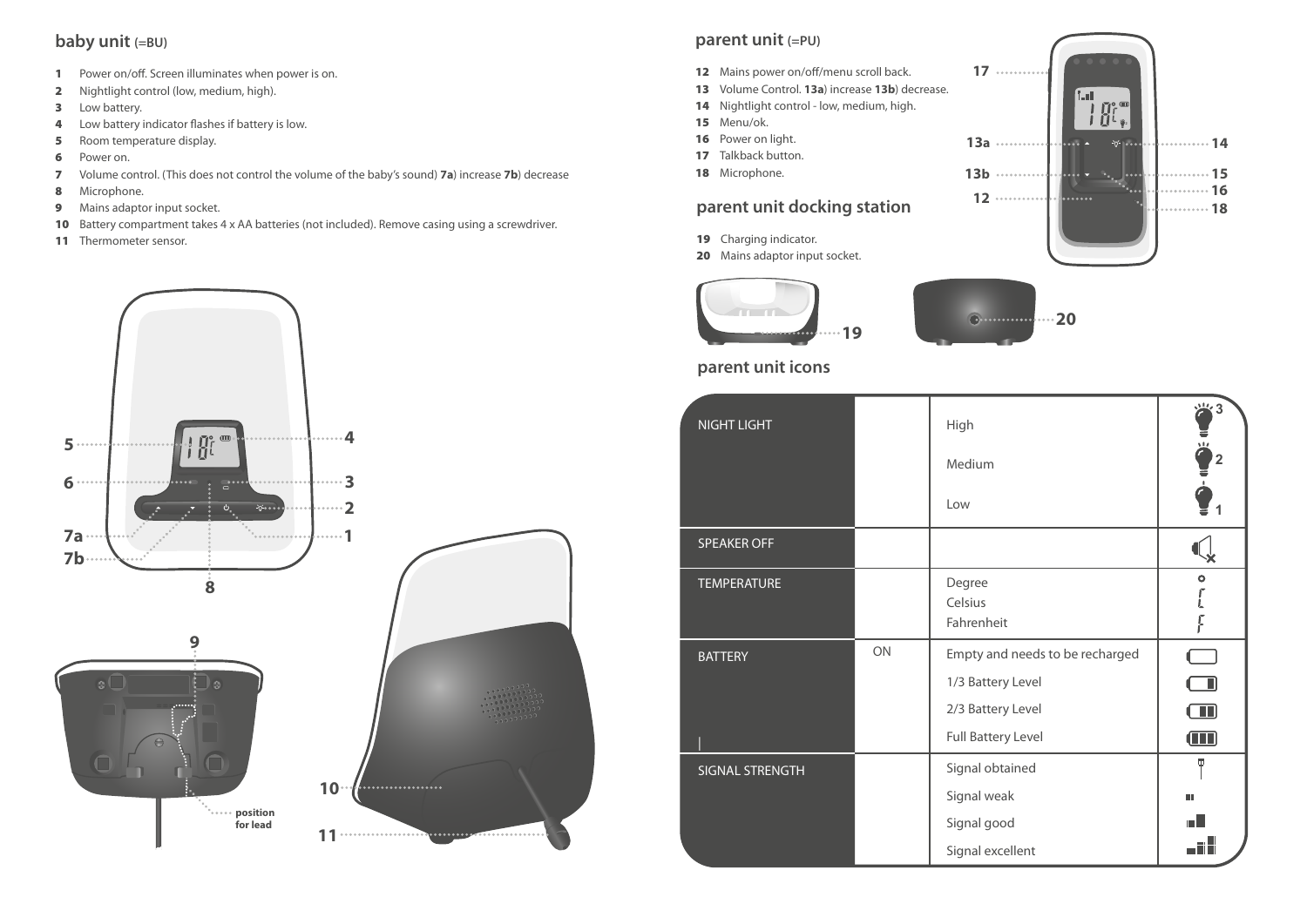### charging your monitor before first use:

#### **THE PARENT UNIT:**

**1** The parent unit is supplied with rechargeable batteries 2 x AAA (LR3) that should be inserted before use.

 $\Box$  2) To insert batteries, open the battery casing with a screwdriver. Insert the supplied 2 x AAA (LR3) rechargeable batteries. Take extra care to ensure that the batteries are inserted correctly and the right

- way round. Refit the battery casing securely with a screwdriver.
- **3** DO NOT use non-rechargeable batteries.
- **4** Place the parent unit on the docking station and recharge for 10 hours before use.
- **5** The charging icon on the LCD will show the charging status.
- **6** Turn on the parent unit by pressing the POWER key (12) for 3 seconds.

 $\rightarrow$  The docking station will light red to show that the parent unit is securely docked on the station and connection is good.

**8** Turn off the parent unit by pressing the power key (12) for 5 seconds.

#### **THE BABY UNIT:**

- **1** The baby unit does not require batteries if powered from the mains.
- $\bm{D}$  If mains usage is not available, the baby unit will operate on batteries 4 x AA (LR6), which are not supplied.

**3** To insert batteries, open the battery casing with a screwdriver. Insert 4 x AA (LR6) batteries (rechargeable or non-rechargeable, but not mixed) and close casing securely with screwdriver. Take extra care to

ensure that the batteries are inserted correctly and the right way round.

- **4** There is <u>NO charging function</u> on the baby unit for rechargeable batteries.
- **5** The screen will illuminate on the baby unit when switched on.
- 6 The battery icons will indicate if the battery is low.

**7** Battery power is disconnected automatically when the mains adaptor is in use. If the adaptor is turned off at the mains and still remains connected to the monitor then the batteries will be automatically activated.

- $\bullet$  When the baby unit is connected to the power supply, the LCD backlight will be on. With battery power only, the LCD backlight will last only approx. 20 seconds.
- **9** Turn on the baby unit by pressing the POWER key (1).

# **WARNING about using the baby unit!**

- The baby unit should be 1 to 1.5 metres away from the baby's cot on a flat surface.
- **Never place the baby unit in the baby's cot.**

# **correct use of batteries**<br>**correct use of batteries are**

- Non-rechargeable batteries are not to be recharged.
- Rechargeable batteries are to be removed from the baby unit before being charged.
- Rechargeable batteries are only to be charged under adult supervision.
- Different types of batteries or new and used batteries
- are not to be mixed. • Only batteries of the same or equivalent type as
- recommended are to be used.
- Batteries are to be inserted with the correct polarity.
- Exhausted batteries are to be removed from the

monitor.

• **CAUTION: risk of severe malfunction if battery is replaced by an incorrect type. Dispose of used batteries according to the instructions.**

### **setting up your baby unit**

- **1** Connect the mains adaptor into a nearby wall socket in your baby's nursery and switch on the power at the mains.
- **2** Press and hold (1) for 3 seconds until the LCD/Power LED illuminates.



### **setting up your parent unit**

**1** Connect the mains adaptor into a nearby wall socket.

- **2** Press and hold (12) for 3 seconds until the LCD/Power LED illuminates.
- **B** A link will now be made between the parent unit and baby unit.

### **testing the parent unit**

- First ensure that the baby unit has been set up and is working correctly following the previous instructions.
- To test the parent unit you must ensure that it is at least 5 metres away from the baby unit.
- Place a sound source such as a radio in the nursery at least 1 to 1.5 metres away from the baby unit, close the nursery door and go to another room.
- Set up the parent unit in the docking station.
- Turn on the power (**12**) and adjust the volume up (**13a**) or down (**13b**) to a comfortable level.
- You will hear sounds from your nursery and some of the sound lights (**A-E**) will come on. The louder the sound the more lights will come on.
- Lift the parent unit from the docking station and walk around your house and garden, ensuring that you can hear the sounds

 from the baby unit at all times. The monitor will work up to a distance range of 300 metres approximately. Depending on the surrounding conditions as well as spatial and structural factors, the range may be reduced. The range indoors is normally less than outdoors.

• If you lose the signal from the baby unit an alert tone will be emitted from the parent unit every 10 seconds and the LCD will flash until the link is restored. The LCD will show 'No Link'. If this happens, move closer to the baby unit.

### **WARNING about the danger of cords:**

 **STRANGULATION HAZARD! - Keep cords out of the reach of children. Do not use with an extension cord.**

- Check immediately the location of corded monitors to make sure cords are out of arm's reach of your baby and other young children.
- Place cords more than a metre away from any part of the cot. The monitor must not be used in any other sleep environment.
- Check the location of the monitor periodically, as what is within arm's reach to a baby will change as the baby grows.
- Make sure the sensor cords are taut and not dangling to reduce the strangulation hazard.
- Do not place furniture or other obstructions on the adaptor cords and be sure to posistion them so that nobody can trip over them.
- Keep adaptor cords away from hot surfaces such as radiators and central heating pipes.
- Be careful not to posistion the adaptor where a child might try to step on it.
- Never use Tommee Tippee monitor adaptors with any other equipment. Nor should you use any other adaptors with your Tommee Tippee monitor.
- Please note that the adaptors become warm in use - this is quite normal and not a hazard.
- The adaptors convert your AC power to safe low DC voltage.
- Use the power adaptor provided.





**!**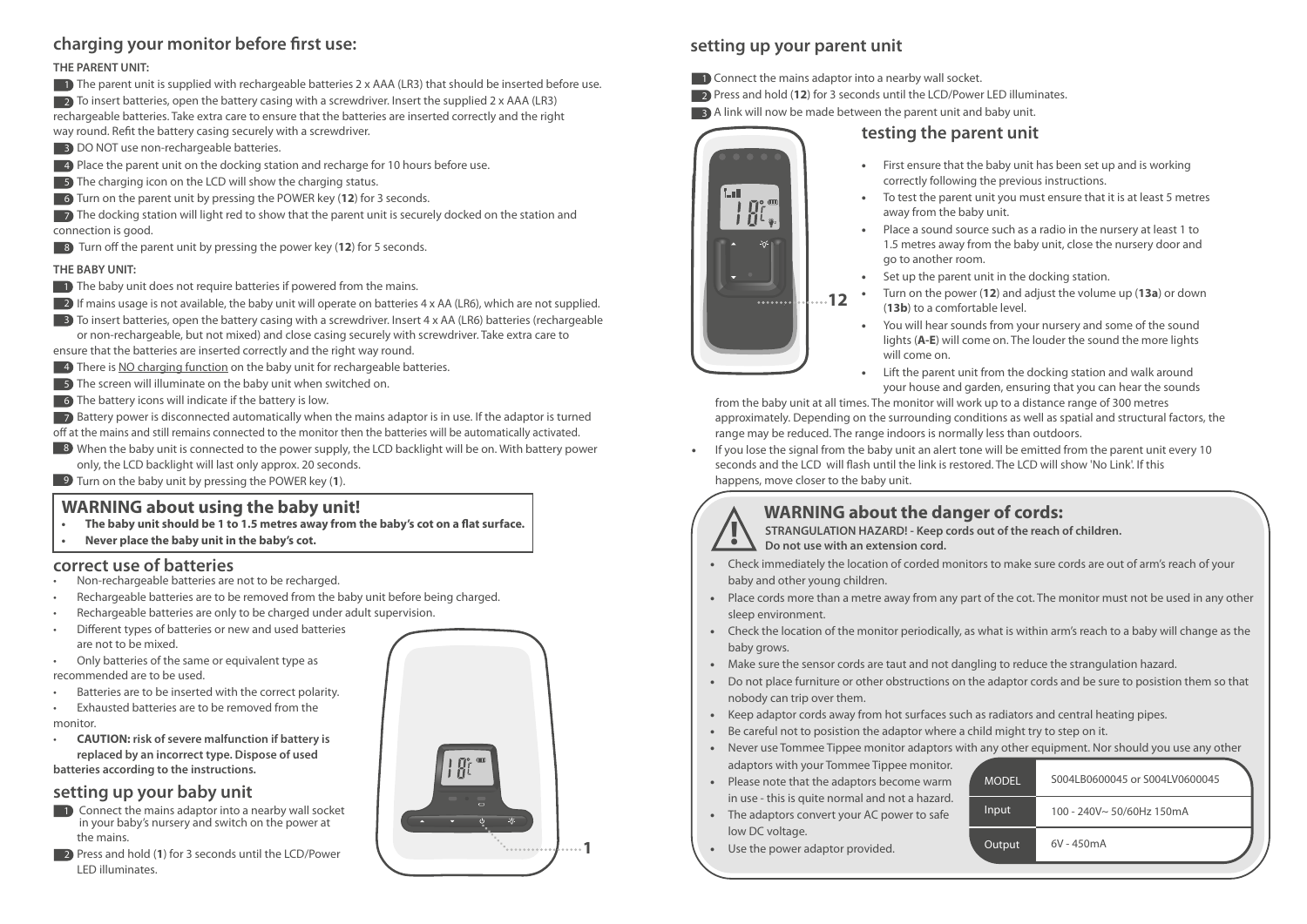### **adjusting the sound sensitivity settings of the baby unit:**

• The sound sensitivity settings of the baby unit can be changed only when parent unit is linked with the baby unit.

#### **TO CHANGE THE SENSITIVITY SETTINGS:**

- **a.** Press  $\mathbf{F}$  and  $+/-$  to go to SENSITIVITY menu in parent unit.
- **b.** Press  $\equiv$  and the current sensitivity level is displayed.
- **c.** Press **+**/**-** to adjust the sensitivity level from Level 1 to Level 5

| <b>KEYS</b>          | <b>LCD DISPLAY</b>                                                                                                                                       | <b>EXPLANATION</b>                                  |
|----------------------|----------------------------------------------------------------------------------------------------------------------------------------------------------|-----------------------------------------------------|
| $\ddot{\phantom{1}}$ | $level \blacksquare \blacksquare$<br>$level$ $\blacksquare$ $\blacksquare$<br>$level$ $\blacksquare$<br>$level$ $\blacksquare$<br>$level$ $\blacksquare$ | level 5<br>level 4<br>level 3<br>level 2<br>level 1 |

**d.** Press  $\overline{\mathsf{S}}$  to confirm the settings.

**e.** "SAVED" will display and back to previous screen.

### **changing the baby unit volume**

The baby unit volume is pre set to level 3. Changing the volume will affect the loudness of voice from the parent unit and the talkback mode.

#### **TO CHANGE VOLUME LEVEL**:

- **1** Press + (**7a**) to increase the speaker volume level (Level 1 to Level 5).
- 2 Press (**7b**) to lower the speaker volume level (Level 1 to Level 5). There is no volume off option on the baby unit.



The new volume level is shown on the display for 2 seconds then saved. A warning tone is emitted on attaining the maximum or minimum volume level.

### **changing the parent unit volume**

The parent unit volume is set to level 3. Changing the volume will affect the loudness of voice from the baby unit, so when volume is off there will be no sound from the baby unit.

#### **TO CHANGE VOLUME LEVEL:**

**1** Press **+ (13a)** to increase the speaker volume level (Level 1 to Level 5 and OFF).

**2** Press - (**13b**) to lower the speaker volume level (Level 1 to Level 5 and OFF).



The new volume level is shown on the display for 2s then saved. A warning tone is emitted on attaining the maximum or minimum volume level.

### **changing volume of baby unit from parent unit**

- **1** Press  $\frac{1}{\alpha}$  (15) and  $+/-$  to go to BABY VOLUME menu in parent unit.
- 2) Press  $\frac{1}{\alpha}$  and the current Volume level is displayed. If volume is not changed within 2 seconds, it will go back to idle.
- **B** Press +/- to adjust the Volume level from Level 1 to Level 5
- $\blacksquare$  Press  $\mathbb{R}^n$  to confirm the settings.
- 5 "SAVED" will display temporarily.

### **using the nightlight**

- **1** To turn on the nightlight, press key (14) on parent unit and (2) on baby unit.
- $\Box$  To adjust the brightness or turn it off, press the key again with the sequence L>M>H>Off.

**3** If operating the baby unit on batteries the brightness of the nightlight is limited to the lowest level to conserve energy. In battery mode, both the parent unit and the baby unit will have the key sequence L>Off.

 $\blacksquare$  The nightlight on the baby unit operates even if the parent unit is out of battery or turned off.

**5** Nightlight settings and the corresponding icons are synchronized between baby unit and parent unit if they are connected successfully.

6 The nightlight fades out after 5 minutes in battery mode.

### **HELPFUL ADVICE ABOUT USING THE NIGHTLIGHT**

• You may find it useful to use a lower brightness if you wish your baby not to sleep in complete darkness and then adjust to a higher brightness for when baby needs attention during the night and you do not wish to turn on the main bedroom lights.